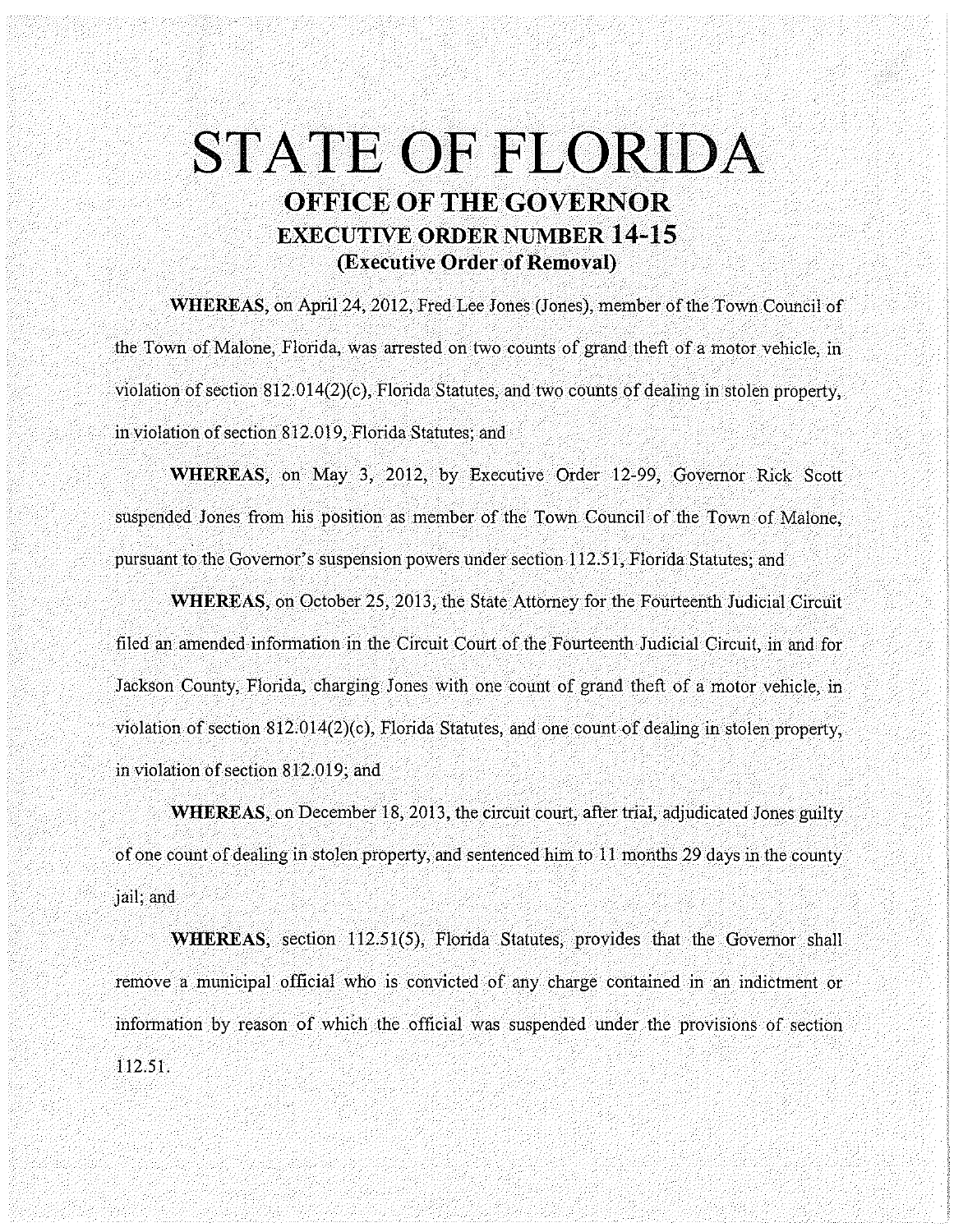**NOW, THEREFORE, I, RICK SCOTT,** Governor of Florida, pursuant to section 112.51, Florida Statutes, issue the following executive order, effective immediately:

Section 1. Fred Lee Jones is hereby removed from public office as a member of the Town Council of the Town of Malone, Florida.



IN TESTIMONY WHEREOF, I have hereunto set my hand and caused the Great Seal of the State of Florida to be affixed, at Tallahassee, this 17th day of January, 2014.

RICK SCO(TT, GOVERNOR

ATTEST:

**SECRETARY O** 

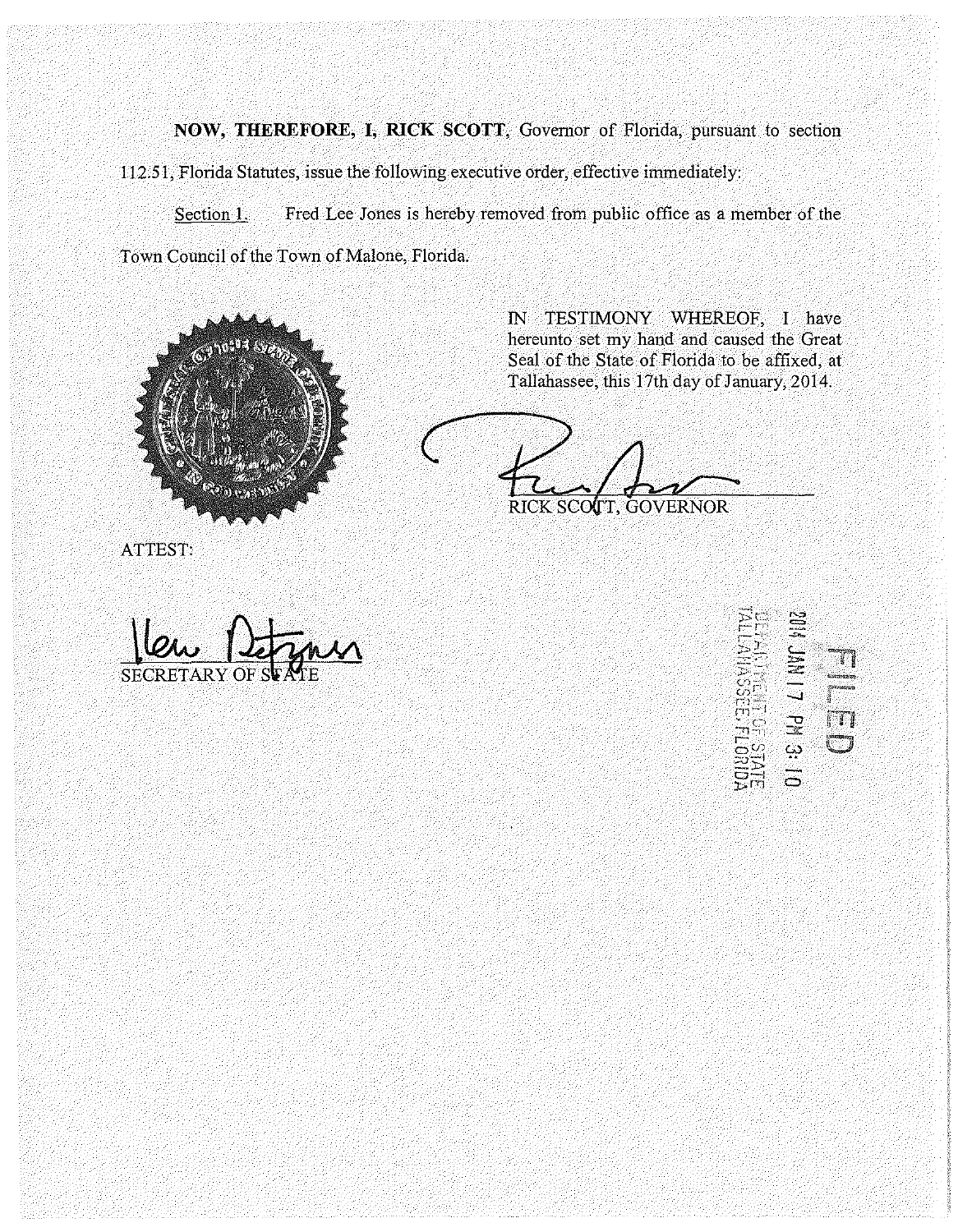## IN THE CIRCUIT COURT, FOURTEENTH JUDICIAL CIRCUIT .OF THE STATE OF FLORIDA, IN AND FOR JACKSON COUNTY

3Z445

5271 E 11th Avenue, Malone, FL

State of Florida, Case Number: 322012CF00286A Charges: vs. The contract of the contract of the contract of the contract of the contract of the contract of the contract of the contract of the contract of the contract of the contract of the contract of the contract of the contra (MOTOR VEHICLE) FRED LEE IONES II) DEALING IN STOLEN Black/M/DOB: 09/16/1947 PROPERTY

## AMENDED INFORMATION

Cary Hawkins, Assistant State Attorney for the Fourteenth judicial Circuit of Florida, duly appointed and designated to sign Informations on behalf of Glenn Hess, State Attorney, prosecuting for said State of Florida, in the name and by the authority ofthe State of Florida, in the County of jackson, under oath informs the Court that:

COUNT !: Fred Lee Jones, on or about March 27, 2012, in the County of JACKSON and State of Florida, did knowingly obtain or use, or endeavor to obtain or use a motor vehicle, to wit: a 1996 Plymouth which was the property of Waverly Cardella Jones, or any other person not the defendant(s), with the intent to permanently or temporarily deprive Waverly Cardella Jones or any other person not the defendant( $s$ ) of the property or benefit therefrom or to appropriate the property to the use of Fred Lee Jones or to the nse of any person not entitled thereto, contrary to Florida Statute  $812.014(1)$  and  $(2)(e)$ . (F3 - L4)

COUNT II: Fred Lee Jones, on or about March 27, 2012, in the County of JACKSON and State of Florida, did traffic in, or endeavor to traffic in, a motor vehicle, to wit: a I 996 Plymouth, which was property Fred Lee Jones knew or should have known, was stolen, contrary to Florida Statute 812.019(1). (F2- LS)

Cary Hawkins, as Assistant State Attorney for the Fourteenth Judicial Circuit of Florida, under oath, states that the allegations set forth in this Information are based on facts that have been sworn to as true, under oath by material witness(es), and which, if true, would constitute the offense therein charged, and this Information is filed in good faith.

The foregoing instrument acknowledged before me this  $\delta S^{\mu}$  day of October, 2013, by Cary Hawkins, who is personally known to me and did take an oath.

Notary Public

AMY L REHBERG

Expires November 8, 2015 d Timi Tion Fain immerce and SM 2014

Glenn Hess<br>State Attorni 14th Circuit. Bv Cary Haw Assistant State Attorney<br>Florid Bar Number 00 Post Office Marianne (850) 482  $850,482$ 4383. Cary.Hawkins@sa Golynistical #8B14025Case # 12000286CFAXMX 10/25/2013 11:42:52A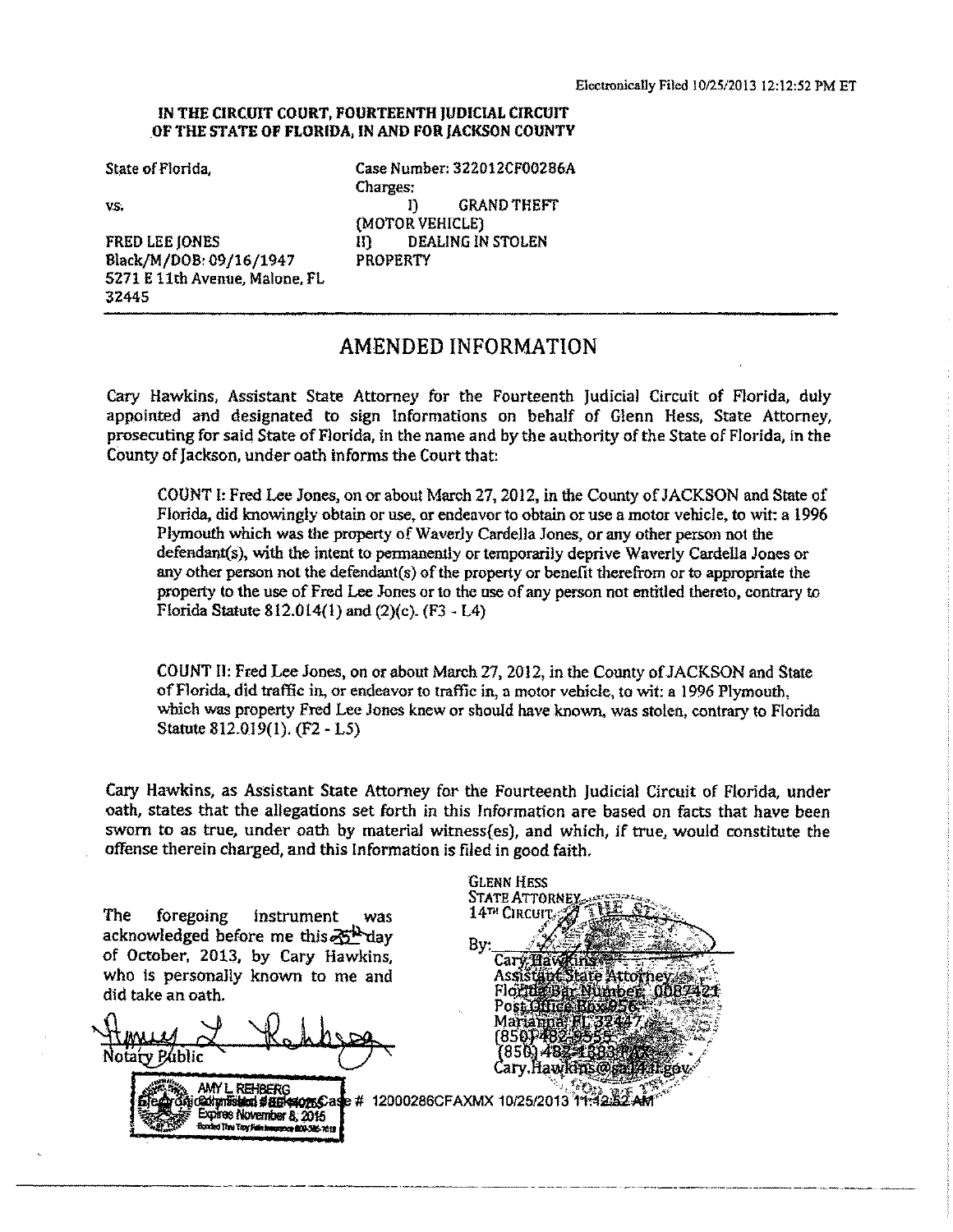## **BOOK 1408 PAGE 0333**

In the Circuit Court, Fourteenth Judicial Circuit,'

in and for **Jackson** County, Florida

Division Criminal

Case Number

12-286CF

**State of Florida** 

v.

### **FRED LEE JONES**

**Probation Violator** 

Retrial

Resentence

**Community Control Violator** 

#### $\mathcal{R}_{\mathcal{A}}$ **THE MEXICAN CONTROL NAMA**  $-1.5$  and  $\sim$ The defendant, **FRED LEE JONES** being personally before this court of record and the state  $\sim$   $\sim$

| represented by | GUY GREER                                                              | , ше впогнеу от гесого, ано ни ма |
|----------------|------------------------------------------------------------------------|-----------------------------------|
| represented by | <b>CARY HAWKINS</b>                                                    | and having                        |
| XXXX           | been tried and found guilty by jury/by court of the following crime(s) |                                   |

entered a plea of guilty to the following crime(s)

entered a plea of nolo contendere to the following crime(s)

| Count<br>$\mathbf{H}$ | Crime<br><b>DEALING IN STOLEN PROPERTY</b>                                                                      | <b>Offense</b> Statute<br>Number(s)<br>812.019(1) | Degree of<br>Crime<br><b>F2-L5</b>               | Case<br>Number<br>12-286                                           | <b>OBTS</b><br>Number |
|-----------------------|-----------------------------------------------------------------------------------------------------------------|---------------------------------------------------|--------------------------------------------------|--------------------------------------------------------------------|-----------------------|
|                       |                                                                                                                 |                                                   |                                                  |                                                                    |                       |
|                       |                                                                                                                 |                                                   | ت<br>÷.<br>i—<br>┯┯                              | 疍<br>င္ ဥ<br>ᆓ<br>स्टब्स्<br>F                                     |                       |
|                       |                                                                                                                 |                                                   | $\Xi$<br>राउ<br>$\sim$                           | $\overline{C}$<br>$\sim$<br>Ξ<br>$\overline{m}$<br>$\Omega$<br>bс. | Eh                    |
|                       |                                                                                                                 |                                                   | $\approx$<br>ဂ<br>ۇسسە<br>$\frac{1}{D}$          | ਛ<br>C <sub>1</sub><br>띧<br>희물<br>$-1$<br>ਟ<br>wery.<br>ਜ          |                       |
|                       | L: 201332013747 Date: 12/19/2013 Time:9:06 AM<br>DC: Date Rabon Guthne: Jackson County Page 1 of 2 8 1408 P 333 |                                                   | _<br>rr <sub>1</sub><br>$\overline{\phantom{a}}$ | -<br>Ξ                                                             |                       |
|                       |                                                                                                                 |                                                   |                                                  |                                                                    |                       |

and no cause being shown why the defendant should not be adjudicated guilty, IT IS ORDERED THAT the **XXXX** defendant is hereby ADJUDICATED GUILTY of the above crime(s).

and pursuant to section 943.325, Florida Statutes, having been convicted of attempts to sexual battery (ch. 794) or lewd and lascivious conduct (ch.800) the defendant shall be required to submit blood specimens.

and good cause being shown: IT IS ORDERED THAT ADJUDICATION OF GUILT BE WITHHELD.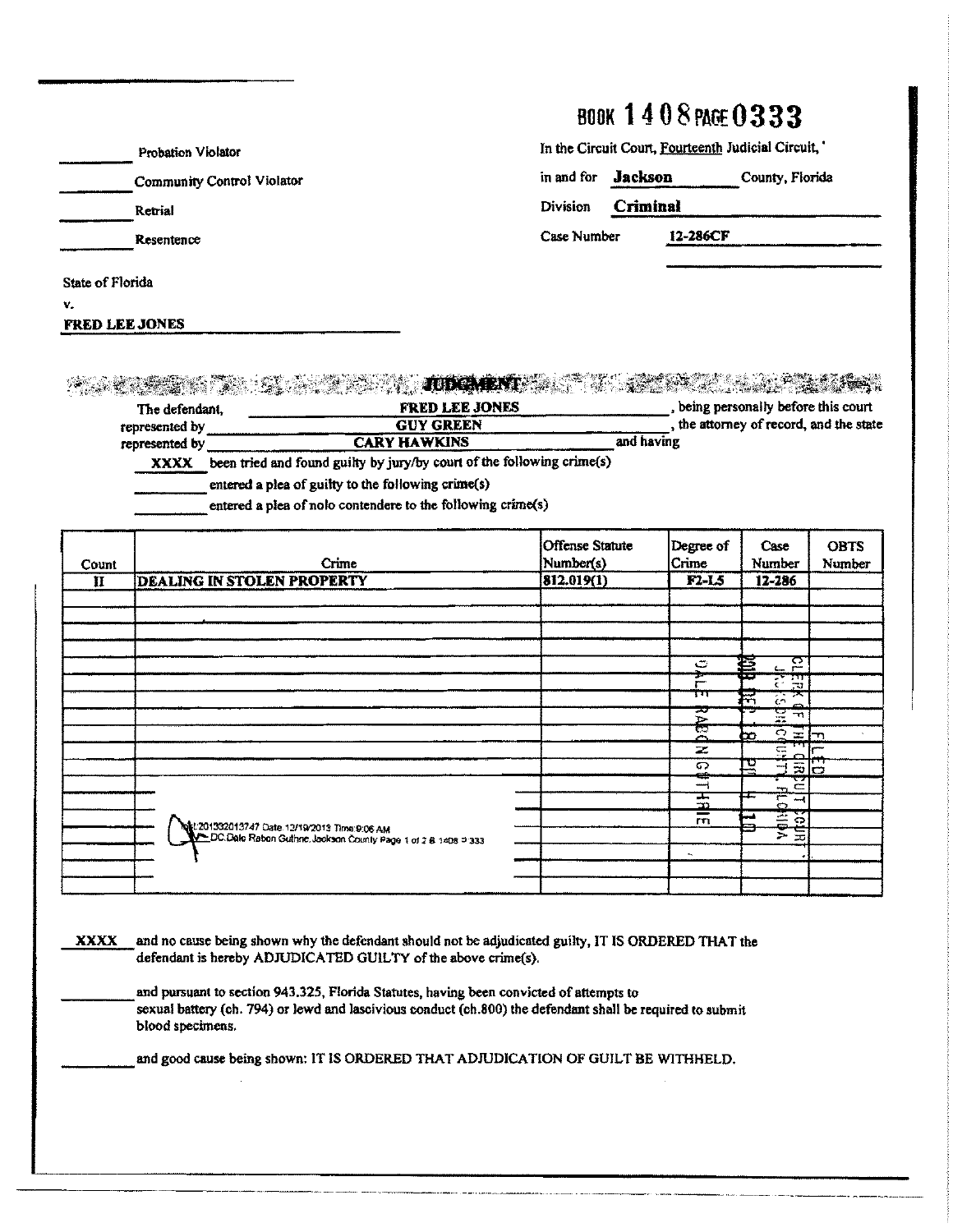State of Florida

**BUDK 1408 PAGE 0334** 

v.  $S_{\text{AIEE}}$ , FREDIE Defendant

Case Number  $12 - 28100F$ 

| 1. | <b>Right Thumb</b>                    | 2. | <b>Right Index</b> | 3. | Right Middle                                                              | 4. | <b>Right Ring</b>    | 5. | <b>Right Little</b> |
|----|---------------------------------------|----|--------------------|----|---------------------------------------------------------------------------|----|----------------------|----|---------------------|
|    | $\frac{1}{2}$                         |    |                    |    | $\mathcal{L} \in \mathbb{R}^{N^2}$<br>$\mathcal{L}_{\mathcal{A}}$<br>12.2 |    |                      |    |                     |
| 6. | Left Thumb                            | 7. | Left Index         | 8. | Left Middle                                                               | 9. | Left Ring            |    | 10. Left Little     |
|    |                                       |    |                    |    |                                                                           |    |                      |    |                     |
|    | Fingerprints taken by: <u>Socomon</u> |    |                    |    | <u>LARVIN</u>                                                             |    | .<br><del>″⊇</del> ″ |    |                     |

a a constitution of the construction of the construction of the construction of the construction of the construction of the construction of the construction of the construction of the construction of the construction of th

I HEREBY CERTIFY that the above and foregoing are the fingerprints of the nt,  $\overbrace{\qquad \qquad }$   $\overbrace{a \in \mathcal{P} \mathcal{D}}^{\mathcal{F}}$ . defendant, and that they were placed thereon by the defendant in my presence in open court this date.

|      | DONE AND ORDERED in open court in |        |                     | Marianna Jackson | County, Florida, |
|------|-----------------------------------|--------|---------------------|------------------|------------------|
| this | سہ و∠                             | day of | $\mathsf D$ Eccusen | てのに              |                  |
|      |                                   |        |                     | WANNALL          |                  |
|      |                                   |        |                     |                  | Judge            |